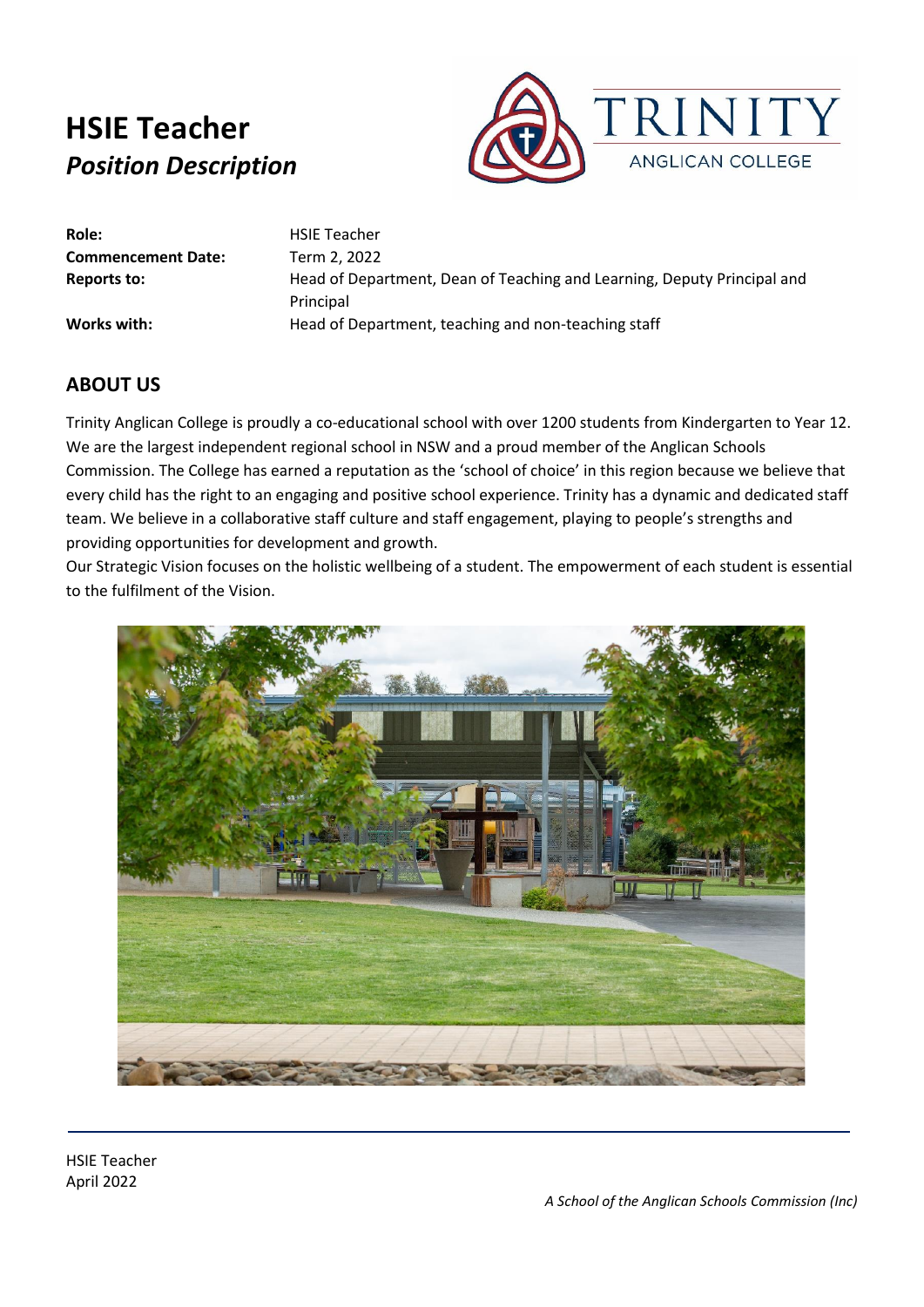

## **THE ROLE**

Teachers are responsible for providing quality content and continuity of learning experiences for students; the delivery of best quality programs, teaching and learning activities and the achievement of student outcomes for all students within the subject area.

All academic staff are appointed by and act under the direction of the Principal. As a member of the academic staff, teachers at Trinity Anglican College are committed to the College's educational mission and report directly to the Head of Department and other senior staff with respect to particular programs and learning needs for students at each level.

### **REQUIREMENTS**

- A commitment to the Anglican ethos of the College
- Demonstrates a passion and commitment to the vision and mission of Trinity Anglican College a member school of the Anglican Schools Commission
- Comply with all Child Protection Legislation
- Comply with the College Code of Conduct
- Positively promoting the College, both within the School and in the wider community
- Maintaining confidentiality about students, staff and College business
- Responding promptly to parent or student concerns
- Supporting the College co-curricular activities, House competitions and cultural programs, as appropriate
- Participating in co-curricular activities including camps, excursions and retreats as required
- Fulfilling all duties as determined by the Principal

### **KEY SELECTION CRITERIA**

The key selection criteria that will be used to select academic staff and must be addressed in the application are:

- Understanding of and demonstrated commitment to the Christian philosophy and ethos of education
- Demonstrated ability to safeguarding and protecting the safety, welfare and wellbeing of children and young people
- Qualifications and experience in teaching HSIE Stage 4/5
- Demonstrated ability to plan, implement and review academic programs
- Demonstrated commitment to investing in your own professional learning in current research about pedagogy, curriculum and student learning.
- Demonstrated ability to work positively with staff and parents of the College to resolve student issues.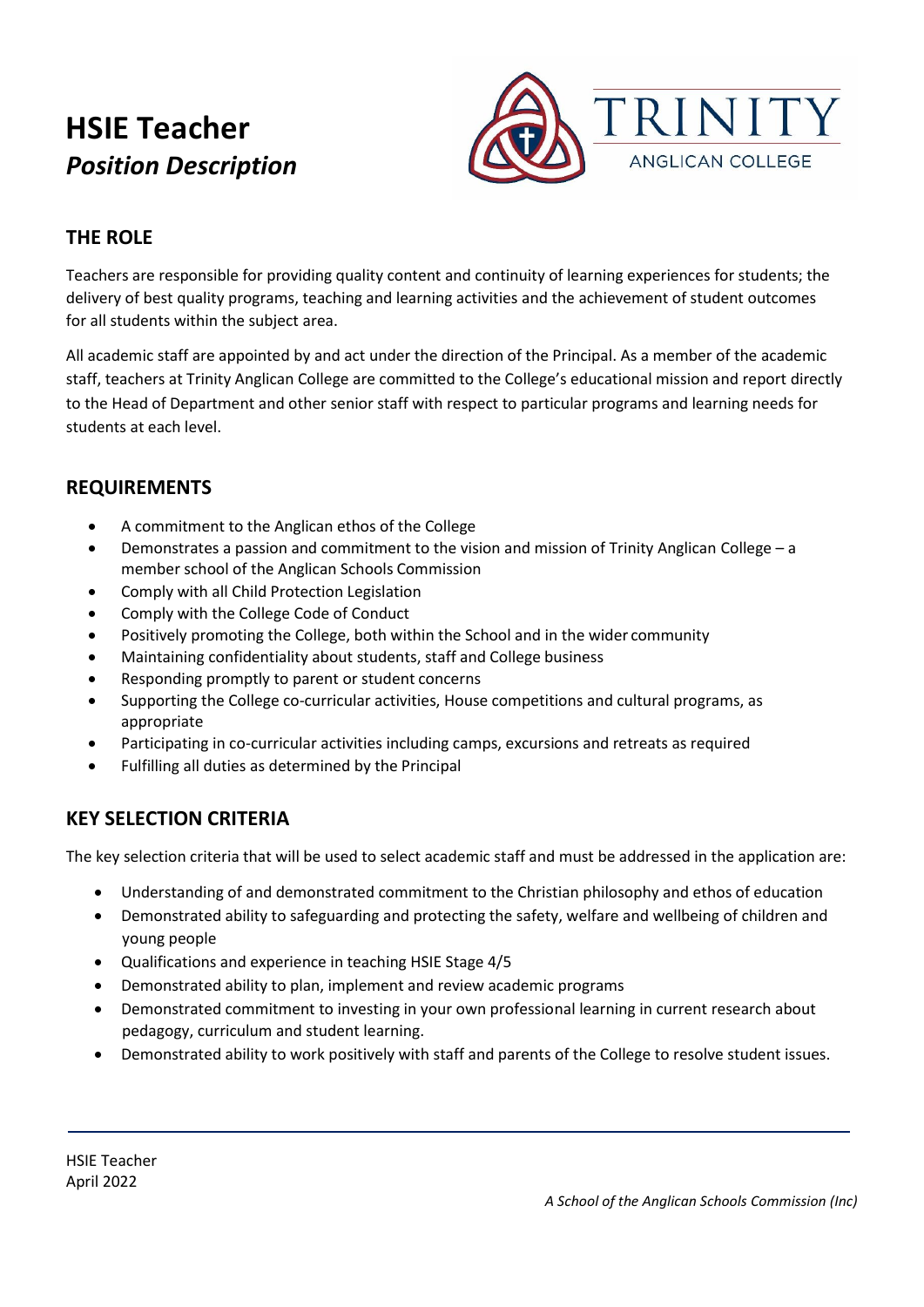

*Demonstrate capacity in curriculum design, implementation, assessment and reporting by:*

- Meeting record keeping, reporting and student profiling expectations and deadlines
- Ensuring appropriate curriculum documents are maintained
- Liaising with the Head of Department to ensure all appropriate documentation is available for Registration and Accreditation
- Checking, monitoring and giving regular feedback to students
- Recording and liaising with the Head of Department concerning students failing to meet assessment deadlines
- Ensuring senior students receive assessment task criteria sheets and marking criteria sheets
- Ensuring all deadlines set for programming, assessment and reporting are met
- Developing, implementing and maintaining relevant resources for the teaching of the subject

#### *Demonstrate the use of effective Teaching and Learning practices by:*

- Engendering in students a love of learning
- Developing in students the ability to think creatively and critically
- Maintaining a teaching focus on excellence in student learning outcomes
- Catering for different student learning styles and stages of development, including appropriate adjustments required in consultation with the Tutorial Centre
- Integrating technology into the classroom teaching practices as appropriate
- Employing effective classroom management strategies

#### *Support the school Code of Conduct and Behaviour Management program by:*

- Applying a care-based, solution-focused approach to managing student issues in consultation with parents as appropriate
- Keeping the Head of Department and Head of House informed of significant student issues that occur within classes and activities
- Being alert to and acting upon instances endangering student safety
- Being punctual and diligent in classroom, playground and other supervisory duties
- Being courteous, firm, consistent and fair in dealings with students
- Responding appropriately to breaches of the College's behaviour management and uniform policies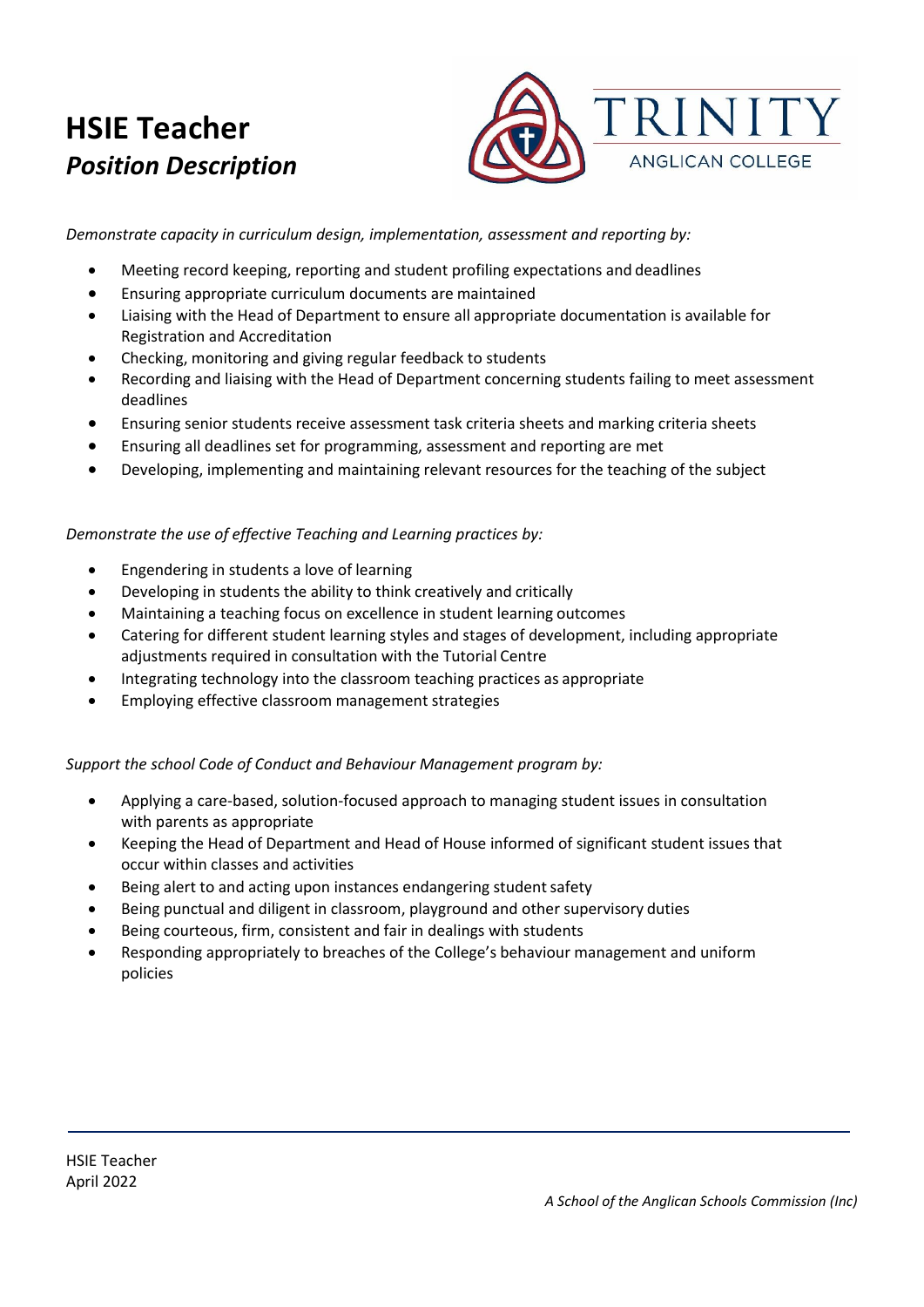

*Establish supportive and positive relationships with students and provide quality pastoral care by:*

- Modelling exemplary behaviour reflective of the values and ethos of the College
- Leading and supporting students' academic, pastoral and spiritual needs in the roles of classroom teacher and House Mentor
- Participating in the development, implementation and regular review of the College pastoral care program

*Demonstrate commitment to Professional Growth and Development by:*

- Maintaining and enhancing a deep understanding of how students develop and learn
- Maintaining and continuously improving subject discipline knowledge, skills and pedagogy



HSIE Teacher April 2022